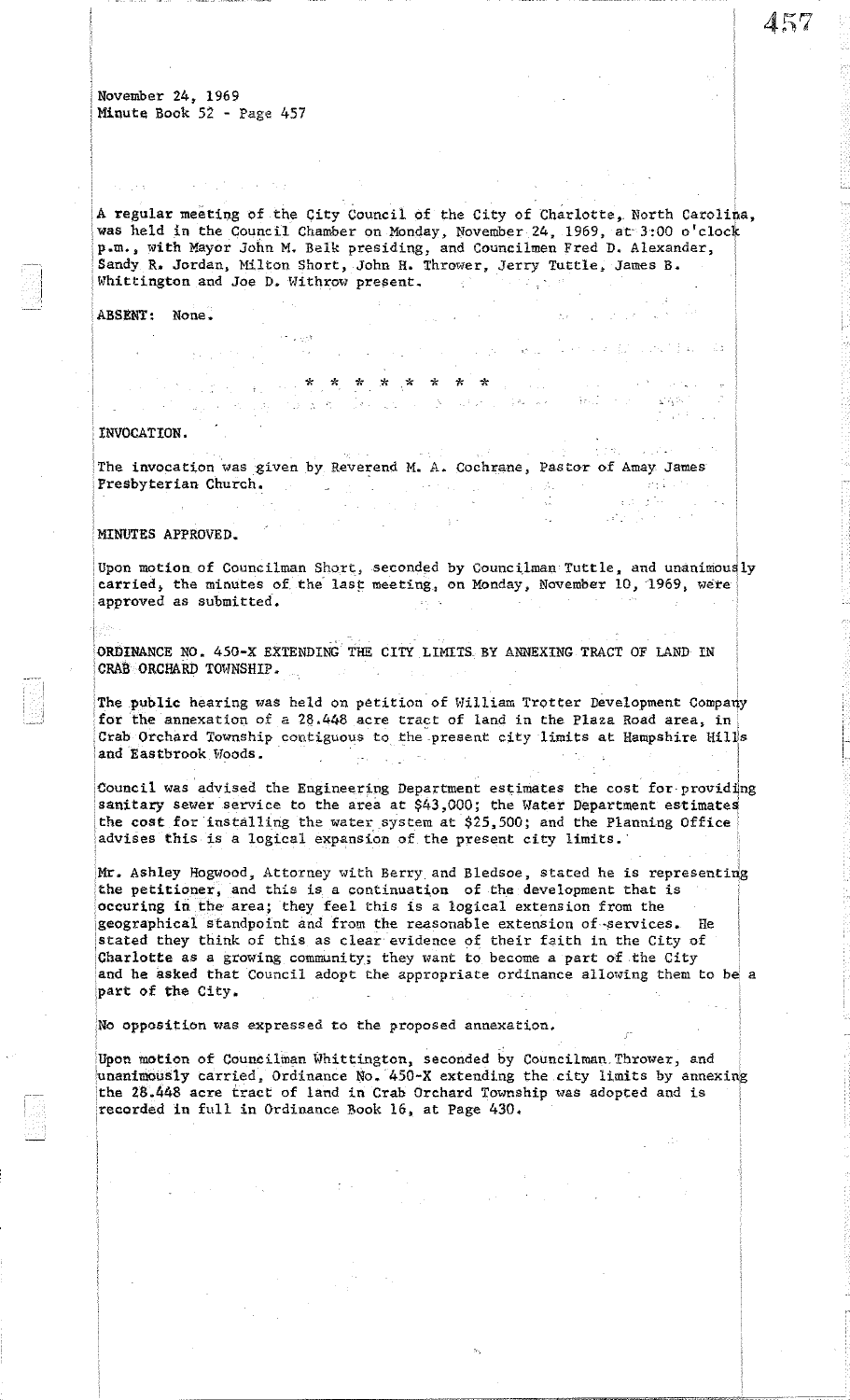45S

November 24, 1969 Minute Book 52 - Page 458

RESOLUTION OF CITY COUNCIL ENDORSING \$36.1 MILLION BOND REFERENDUM TO BE HELD ON DECEMBER 12, 1969.

Councilman Whittington stated there have been some reports in the Community: that the Mayor and Members of Council, and Mr. Veeder and his staff, are not 100% completely unanimously behind all the issues of the bond package which' is to go before the public in Charlotte on December 12th. That because of that he is presenting the following resolution, and asked that each member of Council second the adoption of the resolution and join with him in the support of the entire bond package: W

"WHEREAS, the voters of Charlotte will go to the pollS on December 12 to vote on a \$36.1 million bond issue; and

WHEREAS, the Mayor and City Council have spent much time studying and determing which projects should be included in the bond issue; and.

WHEREAS, all the projects contained in the bond issue are vital to maintaining the social and economic well-being of our City; and

WHEREAS, the Mayor and Council of the City of Charlotte are desirous of repeating their unanimous endorsement and approval of the nine questions contained in the December 12 election.

NOW, THEREFORE, BE IT RESOLVED that the Mayor and City Council do unanimously endorse and approve all the projects to be voted on in the December 12th election.

BE IT FURTHER RESOLVED that the Mayor and City Council urge all Charlotte citizens to likewise support the bond projects."

Councilman Whittington moved approval of the resolution.

Councilman Tuttle seconded the motion stating not only are we unaninious, but he believes that very other member of the Council, as he is, is most enthusiastic - not just unanimous. that he sincerely believes if there ever was an opportunity to come close to stablizing the tax rate, this is going to be our only opportunity. For the future of this City, he wholeheartedly endorses the bond package and hopes everyone will vote for it.

Councilman Short stated this bond issue will prevent wasting the investment that we already have in our Coliseum by keeping it modern and competitive; and it will prevent wasting the 25 acres of priceless downtown land by triggering the development for the benefit of the entire community, and it will prevent expensive waste that would occur from delaying landfill acquisit! and park land acquisitions; it will prevent minimizing the investment we already have in the governmental plaza and in Brooklyn Urban Renewal and in Model Cities. The streets and water and sewer facilities will keep our city from slipping in its development and prosperity. He stated those who vote for this bond issue will be the savers and those who vote against it will be the wasters. Councilman Short stated he seconds the motion wholeheartedlyi

Councilman Alexander stated we have heard much talk about Charlotte being a progressive community, the Spearhead of the new South, and a place where  $m_1^2$ think "tomorrow", in approving this bond issue we take an opportunity to prove, that these things are so; the future of Charlotte is vested in this bond issue and that being true, we call upon all of the citizens of Charlotte to give the wholehearted support behind the issues so we can prove that we do have plans and we can give the development and leadership to Charlotte that is necessary. The success of this bond issue involves a total community development; there is something in this bond issue that will affect all elements of Charlotte and he endorses it 100% and will work for its support, and urges all the citizens or Charlotte to give support to the bond issue.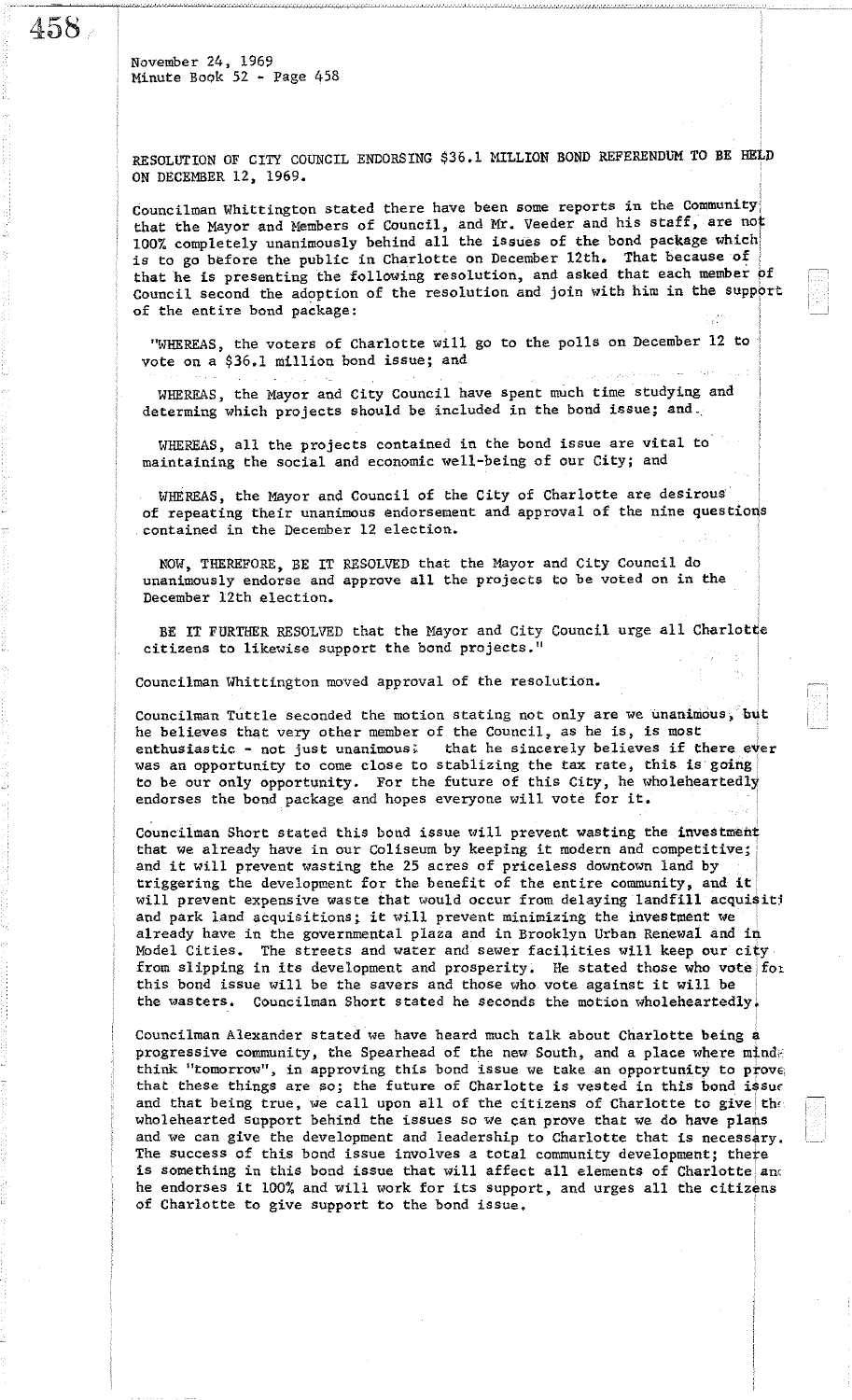Councilman Thrower stated when the administration first gave Council this package it was some \$52.0 million; Council labored for hours and hours, and days and days to bring it down to a realistic thing that they felt the City of Charlotte could afford. He stated he wholeheartedly seconds the motion on Items 1 through 9. If anyone studias just the bond issue, they have clammed themselves up in a shell; but they have to look at Charlotte as the great city that we want it to be. That he wholeheartedly endorses this resolution.

Councilman Withrow stated after coming back from the trip to San Francisco he realized while he was there we are not planning big in Charlotte and he believes it is time to start planning big and work the plans. It has been proven by the people in San Francisco - they have planned big and they are doing big things and the people are adhering to their plans. That we do not want it said about our city "that we are the largest city between. Greenville, South Carolina, and Greensboro, North Carolina". That he wholeheartedly endorses the bond issue.

Councilman Jordan stated their trip to San Francisco was most productive; they saw many, many things that we are trying to have here, and we want to have here to be a progressive city - they already have them there. We are trying now with this bond issue and he approves it 100% and hopes that all the citizens of Charlotte will go wholeheartedly out and approve this bond issue.

Mayor Belk stated it has been said earlier this afternoon, we have done a lot of planning and very little action. He requested Council to vote on this by rising from their seats to show their leadership by action for the future of Charlotte.

The vote carried unanimously.

STATEMENTS FROM ALBERT PEARSON AND W. J. ELVIN CONCERNING THE BOND ISSUE.

Mr. Albert Pearson stated he is present to discuss the bond issue. That he has read, and has now joined with the Citizens for Progress, in trying to present to the people of Charlotte the bond issue with some straight talk to- "tell it like it is." In other words, he is accepting the slogan of the: people who evidently have the money in back of this; for what reasons he would assume they feel it is for the betterment of Charlotte and not because they are either "savers" or "wasters". That he has heard it advertised on radio and TV that this Civic Center will not cost a cent to a taxpayer; that it Hill, according to the ad, bring in \$700,000 a year more than it cost. That is not taking in all the facts. That he heard one ad on the way to town this morning quoting Mayor Belk as stating practically these same facts.

Mr. Pearson asked the Mayor and Council if they can substantiate this \$700,000 a year or whether they have taken into consideration that any development in Charlotte in the past of any size has always entailed additional expenses by the City. In other words, when, you build an office building, you brought new people to town and you had new things to take care of. New people meant new facilities. He stated this \$700,000 is an untrue statement and one that should be explained by the Mayor and Council as leaders.

Mr. Pearson stated it is said that the water bonds will be self-supporting. He asked if it is contemplated to increase the water rates in Charlotte or if they are or will pay for themselves? Mayor Belk stated the water rates are ahyays subject to change. Mr. Pearson stated it is easy to say they are self-supporting bonds because like Duke Power which is a self-supporting  $organization$  or Southem Bell Telephone Company or any of those where you can change the rates to take care of the situation. That is the reason these are  $self-supporting.$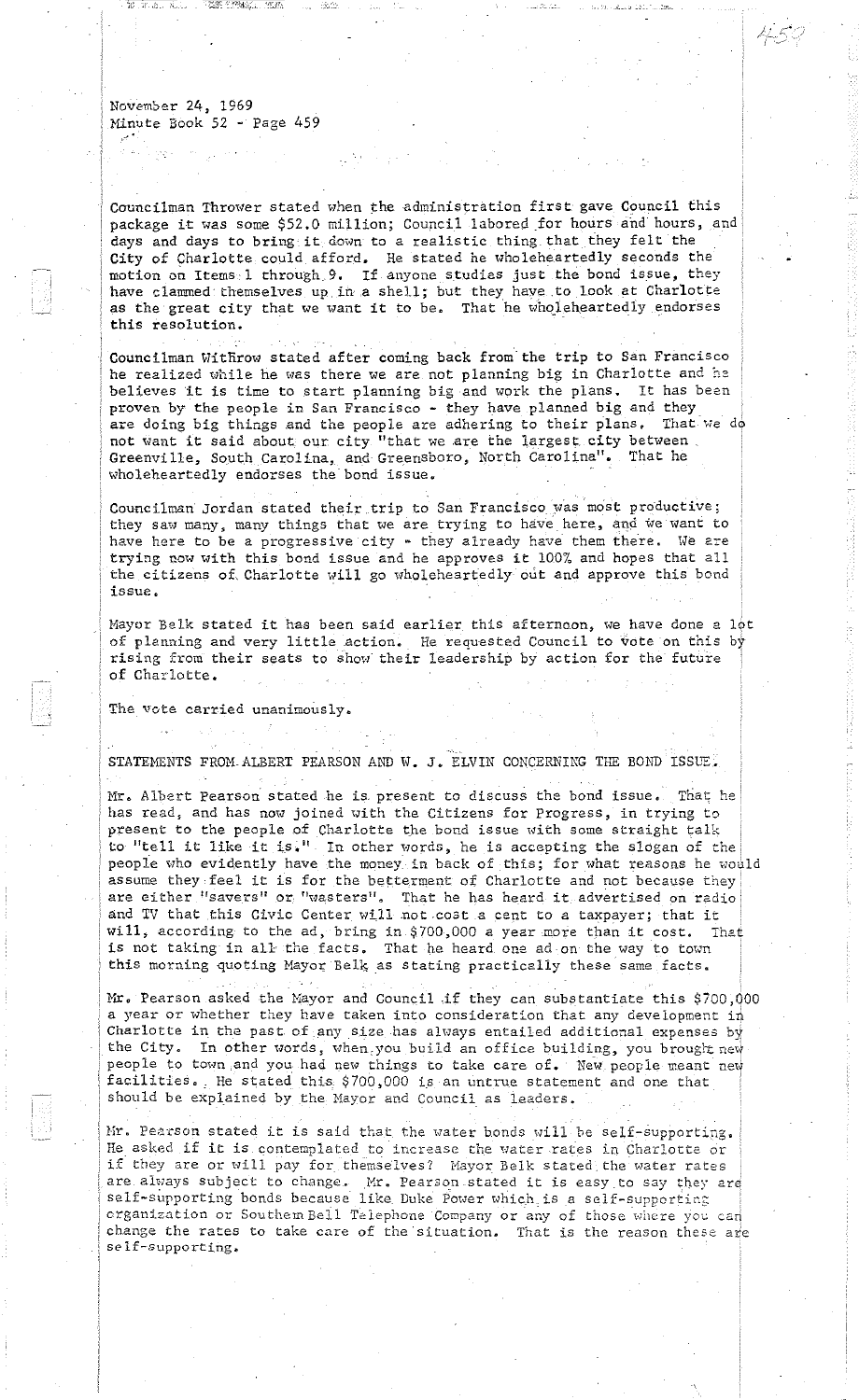ک کے ہیئے

Mr. Pearson stated we are fighting here for something bigger than the bond issue; that it will not profit the City of Charlotte one nickel if in getting this bond issue passed, we lose the respect of our elected officials; that he really believes it is time that our elected officials do, not as the County Commissioners offered to do this morning in suggesting to the Committee of Progress that they tell all the facts, but to see that all the facts are told. -

Mr. Pearson stated this \$700,000 a year is erroneous; that there is not one of the Council who can prove it in open public meeting. He stated he has a letter from the Finance Director which says that the potential of the  $$24, 290,000$  bonds that will be financed by taxes and general revenue potentially will represent an equivalent of  $18\frac{1}{2}$  cents on the property tax rate.

Mr. Pearson stated he will admit that he did not get the whole story; there are other factors than just that. He feels it is owed to the people of Charlotte to tell them the truth.

Mr. H. J. Elvin stated the number one item in the bond package is a serious error of judgement on the part of all; this job has been bungled from the start; apparently it is going to be bungled to the finish. He stated to go ahead at this time is wrong when there are 50 million people living below an adcepted subsistence level; there are 15 million people in this country living in poverty. He stated we should put first things first. He stated this convention hall will be a dead duck; it will be the biggest white elephant<br>that has ever been introduced in Charlotte. He stated he thinks it is going that has ever been introduced in Charlotte. tq be defeated and he thinks it should be defeated.

GQVERNMENTAL CENTER PLAZA WITH ELEVATED WALKWAY AS REDESIGNED APPROVED BY CITY COUNCIL WITH THE UNDERSTANDING THE BOARD OF COUNTY COMMISSIONERS WILL PAY HALF OF THE LOCAL SHARE OF THE PROJECT.

Councilman Whittington requested that Mr. Vernon Sawyer, Director of the Redevelopment Commission, and Mr. Norman Pease, Jr. present the Governmental Center Redevelopment Plan.

 $\texttt{Mr}$ . Sawyer stated they have brought back for Council's viewing the model of the Governmental Center that was here the time Council approved the Center with some of the walkway structure ommitted. He stated they have asked Mr. Pease, the Architect for the Center, to prepare some sketches showing what the center will look like with the whole structure completed and with some redesigning of that structure in order to bring it back closer to the original concept.

Mr. Pease presented five additional sketches showing how the governmental center might look. The first sketch brings into focus and shows in green the area that will be the governmental center; he pointed out the buildings under construction and some being planned for the downtown area; the main reason for this sketch is to show how it is a part of downtown. The second sketch is a plan of the Center which is essentially the same as the plan shown edrlier; they have deleted the last block and moved the education building into its proper position and put in some of the buildings now built and some buildings planned for the future. He pointed out Trade Street, Fourth, Third, Second, McDowell and Davidson Streets; he stated the lake is exactly the same as earlier; the education building is shown with its present parking lot; the only thing shown on the sketch that is not truly a part of the Center is the B4ptist Church property. The configuration of the church is different than shown on the other drawings; when the others were made they did not know what the church might be like; that he understands now the design shown is the one chosen.

 $M_T^4$ . Pease pointed out the walkway leading from the Courthouse to the Educational Building with fingers out to the main buildings and tying the whole thing together. He stated this is what they had called the spine earlier or the strength of the center in direct opposition, but complimentary to the natural elements of water and landscaping.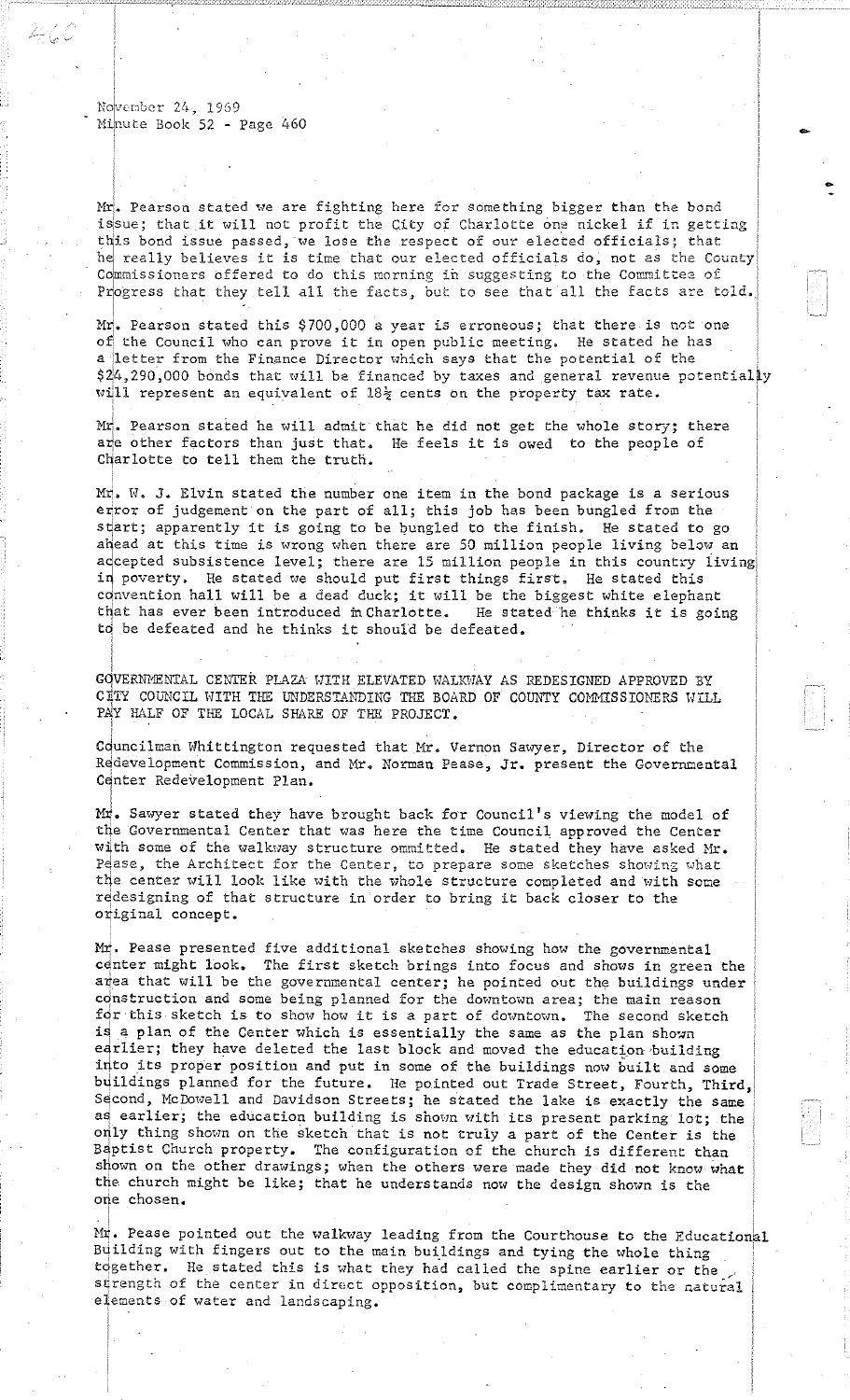He stated the third sketch is a view looking underneath the bridge; the bridge differs in width from some 90 feet at its wider point to some 10 feet at the narrowest point. He stated they have used a single supporting member on the narrow span to hold the bridge up; this is a heavier column and is a single column supporting girders and double "T"'s and single "T"'s above the 'obstruction. This provides cover; if you care to walk under cover you can walk at the ground level or if you want to get on top of the deck you can walk above.

'The fourth sketch is a view looking towards the courthouse at approximately the walkway level showing the existing Courthouse, the Law Building and the County Office Building; he pointed out the location where the replica of the 'old Courthouse might be placed. He stated the replica could be placed at this location or at other locations in the area. He pointed out some of the unit structures that might be located on top that can either be directional signs, display elements or can contain things of historic interest; they are showing something happening on the various pads as you go down the walkway.

The fifth sketch was a view taken approximately from the parking lot of the iEducational Building and looking over and showing the underside of the construction.

Mr. Pease stated these are hasty sketches to show how the sturcture might appear; it has been revised; they have redesigned supporting sturctures; 'Ommitted approximately half of the columns and increased the size of the ,columns, with the girders being added on the top.

Councilman Whittington stated he would like to thank the Redevelopment iCommission and the staff and the consultants, J. N. Pease & Company, for bringing back this Governmental Center Redevelopment Complex with the elevated walkways and the connector, the vital link which Mr. Pease says is a part of this Center, and moved that the City Council approve this Governmental Center Project as presented today with the understanding that the County 'Commissioners will pay half of the \$215,155 which is the local share of this Project. The motion was seconded by Councilman Tuttle.

!Councilman Tuttle stated he appreciates very much the County participating 'but that is not the prime factor in his voting for this today; the reason he is voting for· this today is because it is now being done correctly; that it is being done like the architect wanted to do it in the first place, and by our own design or the design of the tight dollar it had been cut so that the architect came up with a plan that he knows he was not proud of; he was simply putting it into the dollars he was given; this is something the whole city can be proud of now and he is happy to vote for it.

:Councilman Alexander stated he voted against the original concept and stated his reasons at that time; that he is happy to say today that he sees today what he had envisioned could have been done when he voted against this and he is for it 100% and he would also second the motion.

Councilman Short thanked the members of the County Commission for getting into Ithis matter; this was initially a city project and one that they have gotten into because they realized it is very relevant to the Governmental Plaza which is their Governmental Plaza as well as the city's; that he thinks we owe 'them thanks for getting into this and in cooperating with the city in the expense.

'The vote was taken on the motion and carried unanimously.

 $\frac{1}{4}$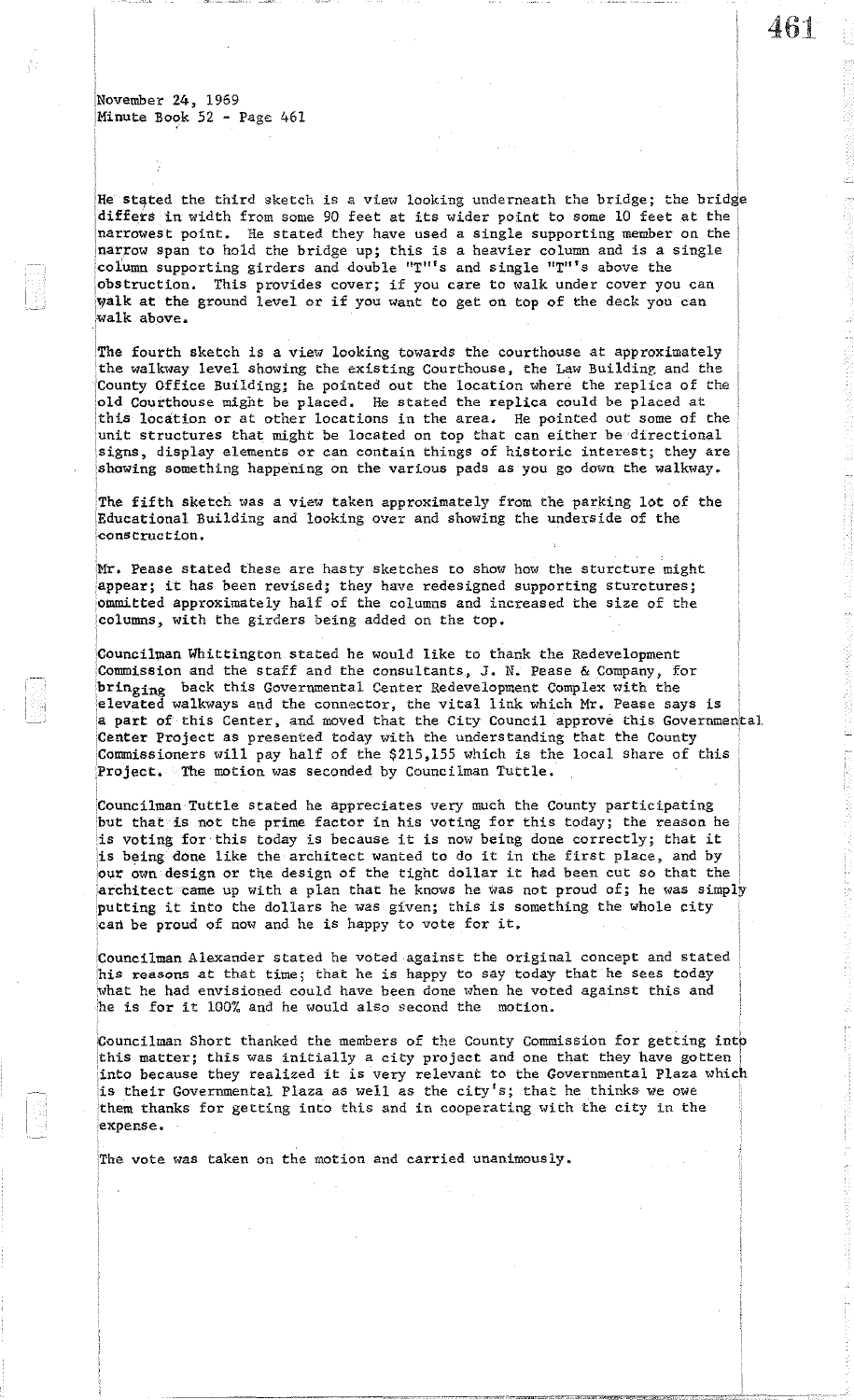462

ORDINANCE NO. 451-Z AMENDING CHAPTER 23, SECTION 23-8 OF THE CITY CODE AMENDING THE ZONING MAP BY CHANGING THE ZONING OF PROPERTY FRONTING ON THE WEST SIDE OF OLD PINEVILLE ROAD, NORTH OF CARRIAGE HOUSE APARTMENTS, ON PETITION OF EBENEZER A.R.P. CHURCH.

Motion was made by Councilman Thrower, seconded by Councilman Withrow, and unanimously carried, adopting the subject ordinance changing the zoning from 1-2 to B-2 as recommended by the Planning Commission.

The ordinance is recorded in full in Ordinance Book 16, at Page 432.

ORDINANCE NO. 452-Z AMENDING CHAPTER 23, SECTION 23-8 OF THE CITY CODE AMENDING THE ZONING MAP BY CHANGING THE ZONING OF PROPERTY AT 319-21 WEST SUMMIT AVENUE, ON PETITION OF RAY L. WELCH.

Councilman Whittington stated because the petitioner is being displaced by the Northwest Expressway he thinks he should be given consideration; he asked if the petitioner can go into the I-I district with his building? Mr. Fred Bryant, Assistant Planning Director replied he can, and he is aware of the recommendation, and has stated through his representative that he agrees with, it.

'Councilman Whittington moved the adoption of the subject ordinance changing the zoning from B-2 to I~l as recommended by the Planning Commission. The motion was seconded by Councilman Jordan.

Councilman Short stated he realizes the petitioner is being displaced, but he asked if he can wait on the study of the area. He stated the reason he asks this is that this cuts directly into the reSidential area here, and the life savings of some people are involved; that he would feel a little more comfortable about it if Council would work out a comprehensive area here before voting on this.

Mr. Bryant replied the Planning Commission did discuss this in relation to the overall study that had been mentioned at the hearing; and it was the feeling of the Planning CommiSSion that they could safely make this recommendation with the idea that the enlarged study would be primarily concerned with the areas now zoned residential; the'subject request is to 'change property that is already non~residential1y zoned to industrial; in effect, it is not dealing with a change from residential to nonresidential. A prime point was that a petition has already been filed by the immediately adjacent residential owners to consider their property for something other than reSidential zoning.

The vote was taken on the motion and carried unanimously.

The ordinance is recorded in full in Ordinance Book 16, at Page 433.

DECISION ON PETITION NO. 69-100 BY DAVID WESLEY THOMPSON, JR., ET AL, FOR A CHANGE IN ZONING OF SIX LOTS ON THE EAST SIDE OF PARK ROAD, BEGINNING AT 'IDEAL WAY AND EXTENDING SOUl'lIWARD 300 FEET, DEFERRED.

Upon motion of Councilman Tuttle, seconded by Councilman Thrower and unanimously carried, decision on the subject petition was deferred pending further information on parking in the setback area by the Planning Commission.

Councilman Whittington requested Mr. Bryant, of the Planning Office, to give. Council copies of the report concerning the use of the setback areas when they are asked to take action on this item.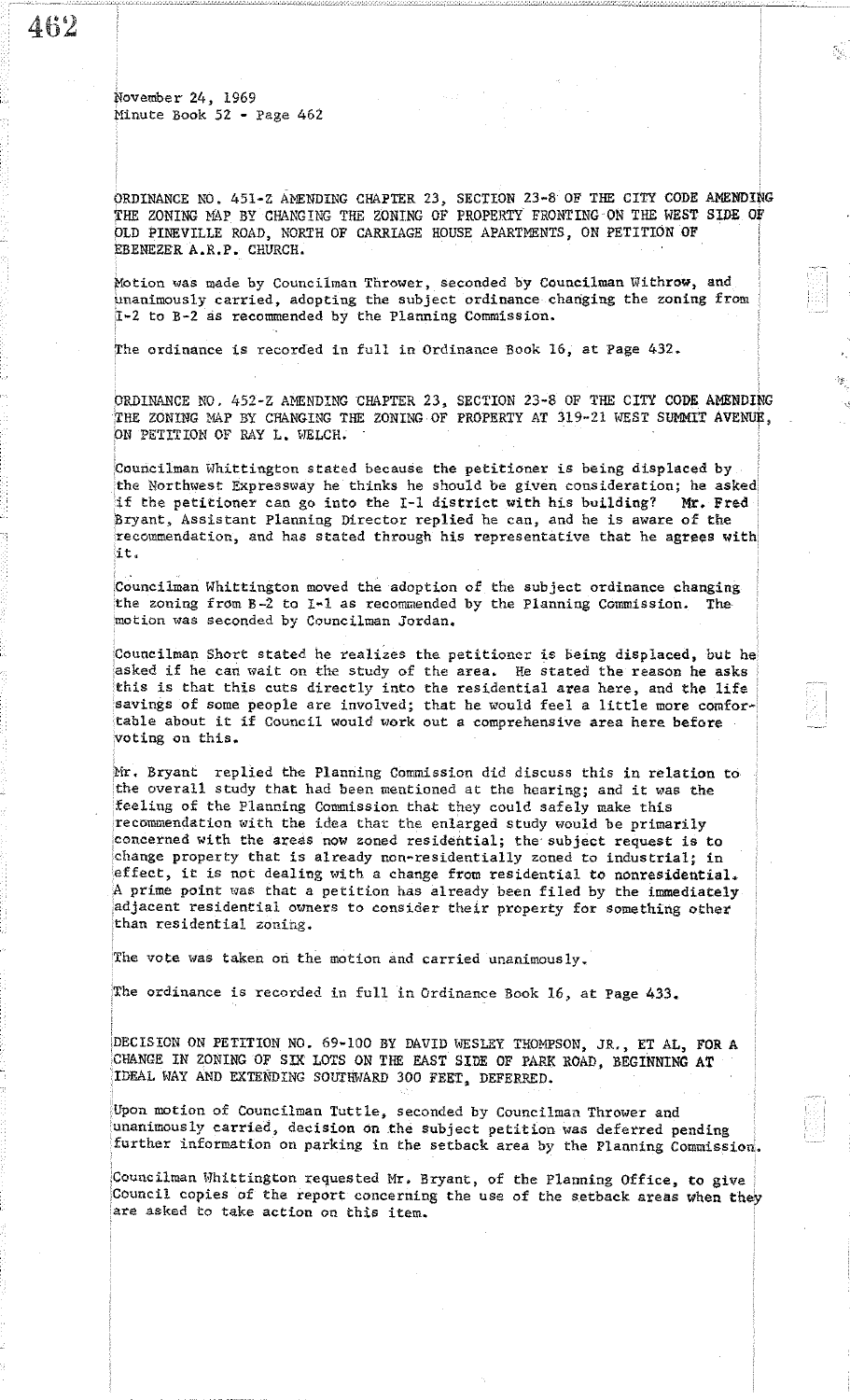ORDINANCE NO. 453-z AMENDING CHAPTER 23, SECTION 23-8 OF THE CITY CODE AMENDING THE ZONING MAP BY CHANGING THE ZONING OF A 4.18 ACRE TRACT OF LAND BEGINNING 200 FEET EAST OF PARK ROAD AND EXTENDING TO SUGAR CREEK, LOCATED EAST OF SENECA PLACE-PARK ROAD INTERSECTION, ON PETITION OF DALI CORPORATION. 463

Motion was made by Councilman Thrower to adopt the subject ordinance changing the zoning from R-6MFH to 0-6 as recommended by the Planning Commission. ' The motion was seconded by Councilman Withrow, and carried unanimously.

The ordinance is recorded in full in Ordinance Book 16, at Page 434.

ORDINANCE NO. 454-z AMENDING CHAPTER 23, SECTION 23-8 OF THE CITY CODE AMENDING THE ZONING MAP BY CHANGING THE ZONING OF PROPERTY AT THE SOUTHWEST CORNER OF TRAVIS AVENUE AND BARTOW COURT, ON PETITION OF WILLIAM C. MATTHEWS.

Councilman Jordan moved adoption of the subject ordinance changing the zoning from 0-6 to B-1 as recommended by the Planning Commission. The motion was seconded by Councilman Whittington, and carried unanimously.

The ordinance is recorded in full in Ordinance Book 16, at Page 435.

ORDINANCE NO. 455-Z AMENDING CHAPTER 23, SECTION 23-8 OF THE CITY CODE AMENDING THE ZONING MAP BY CHANGING THE ZONING OF A LOT ON PURSER DRIVE FROM R~9MF TO  $0 - 6$ .

Councilman Whittington moved that Petition No. 69-103 for a change in zoning from R-9MF to B-1 and 0-6 of property fronting 144.feet on the north side of Purser Drive, beginning at the rear of lots fronting on Eastway Drive as submitted be denied and that the one lot nearest Eastway Drive be approved for 0-6 zoning, all as recommended by the Planning Commission. The motion was seconded by Councilman Tuttle, and carried unanimously.

, The ordinance is recorded in full in Ordinance Book 16, at Page 436.

, ORDINANCE NO. 456-Z AMENDING CHAPTER 23, SECTION 23-8 OF THE CITY CODE AMENDING THE ZONING MAP BY, CHANGING THE ZONING OF A PARCEL DF LAND AT 4832 CENTRAL AVENUE, ON PETITION OF GLENN MCMANUS.

Councilman Jordan moved the adoption of the subject ordinance changing the zoning from R-6MF to B-1 as recommended by the Planning Commission. The motion was seconded by Councilman Tuttle and carried by the following vote:

YEAS: Councilmen Jordan, Tuttle, Alexander, Thrower, Whittington and Withrow. NAYS: Councilman Short.

The ordinance is recorded in full in Ordinance Book 16, at Page 437.

ORDINANCE NO. 457-Z AMENDING CHAPTER 23, SECTION 23-8 OF THE CITY CODE AMENDING THE ZONING MAP BY CHANGING THE ZONING OF A TRACT OF LAND AT 1315 WOODLAWN ROAD, . ON pETITION OF MRS. LUCILLE DOGGETT BEVIS.

Motion was made by Councilman Tuttle, seconded by Councilman Whittington, and unanimously carried, adopting the subject ordinance changing the zoning from R-9 to R-6MFH as recommended by the Planning Commission.

The ordinance is recorded in full in Ordinance Book 16, at Page 438.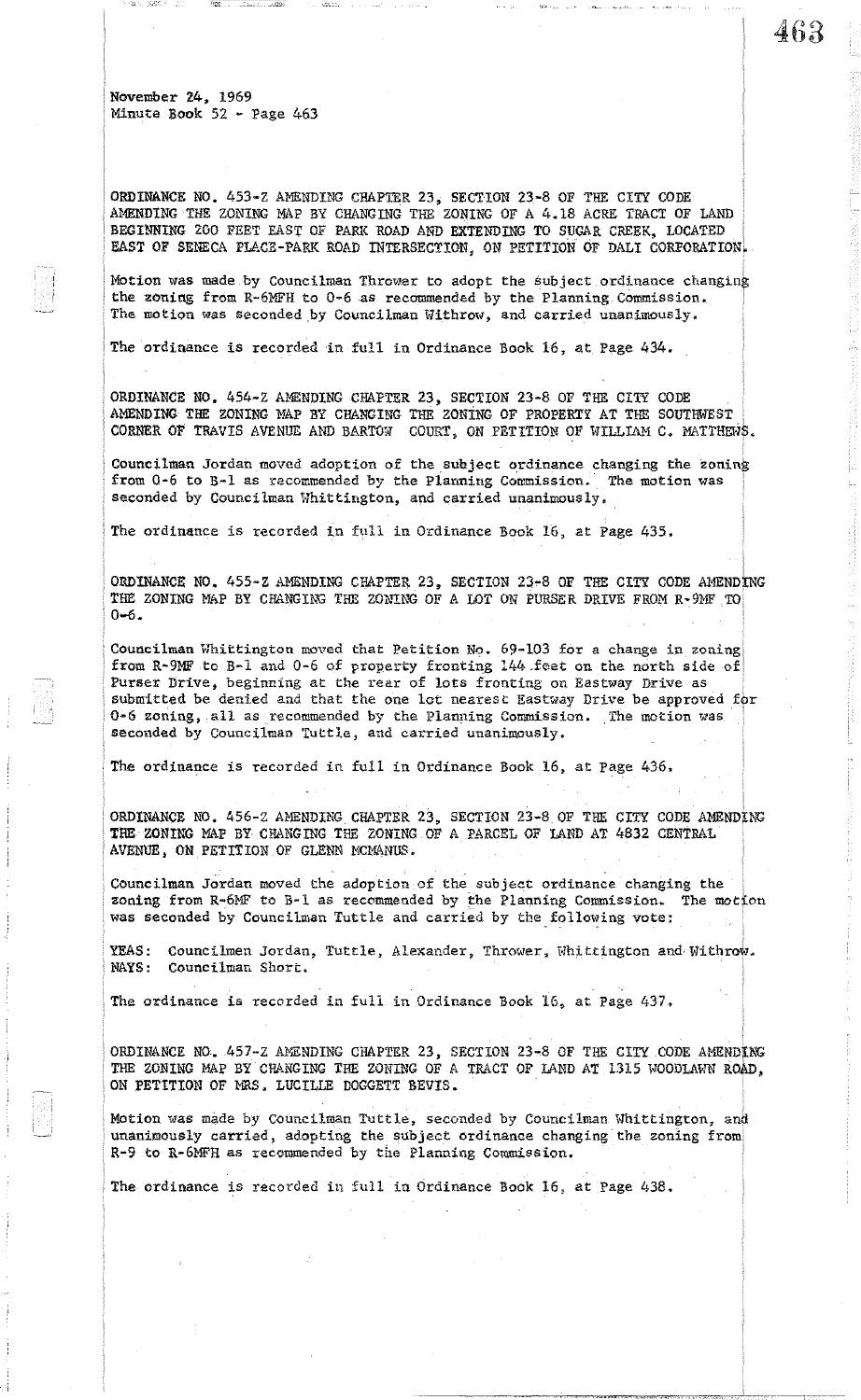464

November 24, 1969 MinUte BOOK 52 - Page 464

ORDINANCE NO. 458-Z AMENDING CPAPTER 23, SECTION 23-8 OF TEE CITY CODE AMENDING THE ZONING MAP BY CHANGING THE ZONING OF A TRACT OF LAND ON THE SOUTHEAST SIDE OF YORK ROAD, OPPOSITE CITY OF CHARLOTTE LANDFILL PROPERTY, ON PETITION OF D. L. PHILLIPS, TOM MATTOX AND JAMES O. MOORE.

Councilman Tuttle moved adoption of the subject ordinance changing the zoning from R-9 to R-9MF instead of the requested R-6MF, as recommended by the Planning Commission. The motion was seconded by Councilman Jordan.

Councilman Thrower requested Mr. Bryant, Assistant Planning Director, to explaint the Planning Commission's recommendation for R-9MF. Mr. Bryant replied the the Planning Commission's recommendation for R-9MF. primary contributing factor is that it is directly opposite the landfill; the lesser density was recommended because they normally attempt to keep some correlation between the surrounding single family zoning and the multi-family zoning; all the single family zoning surrounding this is  $R-9$ , therefore, it is logical to follow with R-9MF; in addition, this is rather far out and the general feeling is that the general character of the density requirement here would make R-9MF a little more desirable and it would end up with a better design and a better project from a design standpoint.

Councilman Withrow asked if he is saying we should go out and change all R=6MF to get better design? Mr. Bryant replied no, he is saying that Mr. Bryant replied no, he is saying that normally speaking the lower density of R-9MF would permit more open space and a better design than R-6MF; but he is not saying we should replace all R-6MF with R-9MF as there are certain locations and certain situations where we very definitely need the greater flexibility of the higher density of R-6MF.

The vote was taken on the motion and carried unanimously.

The ordinance is recorded in full in Ordinance Book 16, at Page 439.

PETITION NO. 69-107 B7 LAVONNE J. JOLLY, LORENA C. KETCHAM, SAMUEL HOWARD COOKEAND.ATHA \$. COOKE FOR A CHANGE IN ZONING FROM R-6NF TO B~l OF PROPERTY FRONTING 152.19 FEET ON THE NORTH SIDE OF WEST BOULEVARD AND INCLUDING 816 THROUGH 824 WEST BOULEVARD, DENIED.

Councilman Short moved that the subject pecition for a change in zoning be denied as recommended by the Planning Commission. The motion was seconded by Councilman Tuttle, and carried by the following vote:

YEAS: Councilmen Short, Tuttle, Alexander, Jordan and Thrower. NAYS: Councilman Whittington.

Councilman Withrow abstained from voting.

COUNCILMAN WHITTINGTON LEAVES MEETING.

• Councilman Hhittington left the meeting at this time and returned later as :noted in the minutes.

PETITION NO. 69-96 BY CHARLOTTE-MECKLENBURG PLANNING COMMISSION FOR A CHANGE IN ZONING FROM R-6MF AND B-2 TO 1-2 OF AN AREA BOUNDED BY INTERSTATE HIGHWAY 77, SOUTH TRYON STREET, SOUTHERN RAILWAY AND THE EXISTING I-2 BOUNDARY LINE ALONG FRANCES STREET, TABLED.

Councilman Short moved that the subject petition for a change in zoning be tabled. The motion was seconded by Councilman Jordan, and carried unanimom The motion was seconded by Councilman Jordan, and carried unanimously.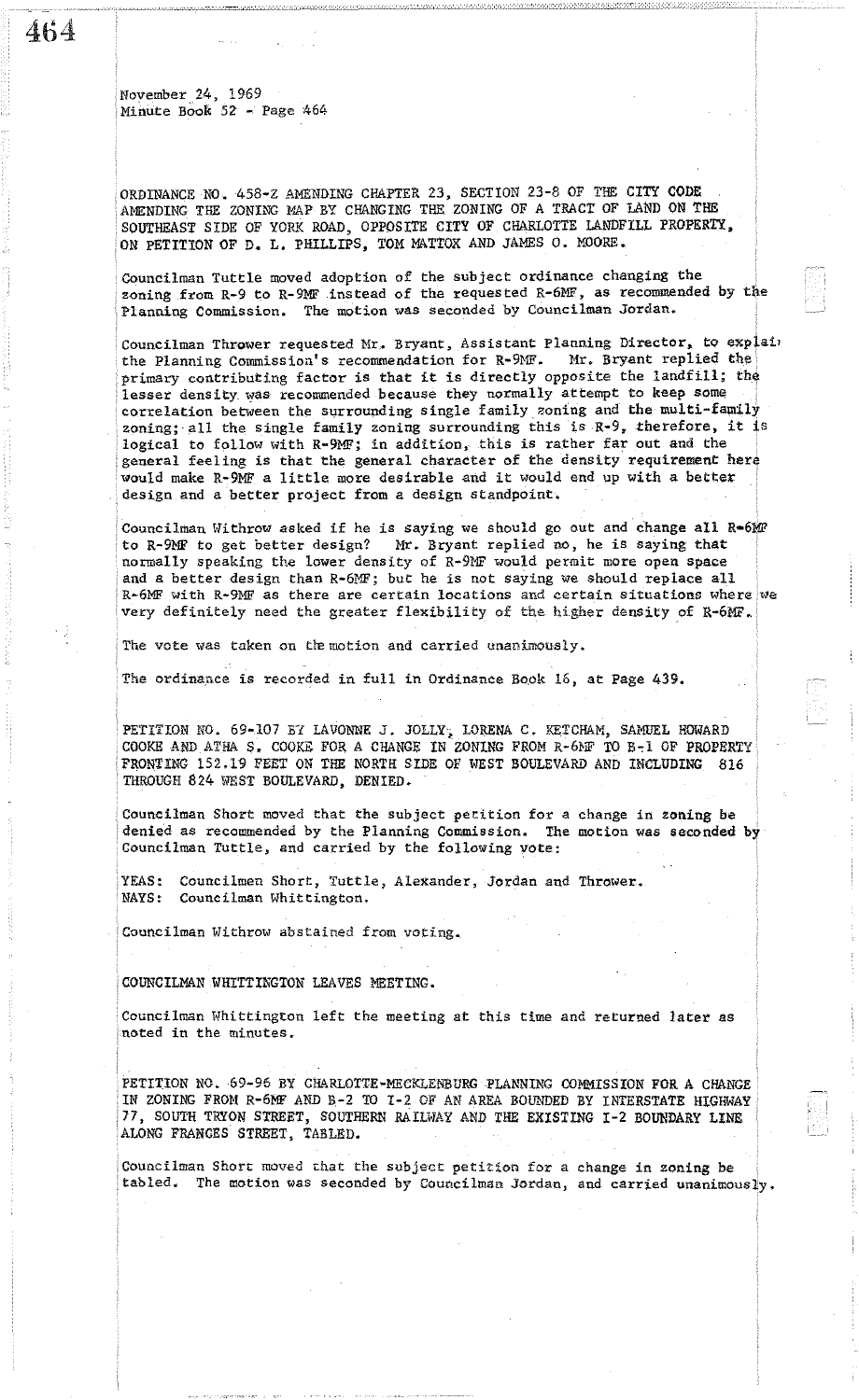ORDINANCE NO. 459-Z AMENDING CHAPTER 23, SECTION 23-8 OF THE CITY CODE AMENDING THE ZONING MAP BY CHANGING THE ZONING OF A TRACT OF LAND SOUTH OF PRESSLEY ROAD AND WEST OF 1-77 ON PETITION OF CORNELIA K. HAWKINS AND ANDREW M. WILLIAMS.

Councilman Thrower moved the adoption of the subject ordinance changing the zoning from R-6MF to I-2 as recommended by the Planning Commission. The motion was seconded by Councilman Short, and carried unanimously.

ithe ordinance is recorded in full in Ordinance Book 16, at page 440.

/HEARING SET FOR MONDAY, DECEMBER 15 ON PETITION OF ED GRIFFIN DEVELOPMENT iCORPORATION FOR A CHANGE IN ZONING FROM R-12 TO R-9MF OF AN 18 .05 ACRE TRACT OF LAND FRONTING 972 FEET ON THE SOUTHWEST SIDE OF MONROE ROAD, BEGINNING AT EAST MECKLENBURG HIGH SCHOOL PROPERTY, AND EXTENDING TOWARD VISTA DRIVE.

Upon motion of Councilman Tuttle, seconded by Councilman Jordan, and unanimously carried, a date of hearing was set for Monday, December 15, on the subject petition for a change in zoning.

COUNCILMAN WB1TTINGTON RETURNS TO MEETING.

-5

Councilman Whittington returned to the meeting at this time and was present for the remainder of the session.

BOARD OF TRUSTEES OF PUBLIC LIBRARY OF CHARLOTTE AND MECKLENBURG'S REQUEST TO ACCEPT OPTION TO SELL LIBRARY OWNED PROPERTY AT THE CORNER OF RANDOLPH AND GAYNOR ROADS, APPROVED.

'Motion was made by Councilman Whittington to approve the request of the Board of Trustees of the Public Library' to accept an option to sell for \$200,000 net, the public library owned property at the corner of Randolph and Gaynor Roads. The motion was seconded by Councilman Alexandet', and carried ; unanimous ly.

ORDINANCE NO. 460-X AMENDING ORDINANCE NO. 255-X, THE 1969-70 BUDGET ORDINANCE, AUTHORIZING THE TRANSFER OF A PORTION OF THE UNEXPENDED GENERAL FUND BALANCE FOR ABATEMENT OF STREAM POLLUTION.

Councilman Tuttle moved adoption of the subject ordinance authorizing the transfer  $pf$ \$25,000 to pay 1/2 of the cost, from January 1970 to June 30, 1970, as the City's share of the funds required to establish a Stream Poliution Abatement Program in cooperation with the Board of County Commissioners. The motion was seconded by Councilman Withrow, and carried unanimously. <!,- • ,

The ordinance is recorded in full in Ordinance Book 16, at Page 441.

RESOLUTION APPROVING A SUPPLEMENTAL AGREEMENT WITH THE STATE HIGHWAY COMMISSION TO AMEND THE OVERALL GENERAL AGREEMENT WITH THE STATE TO PROVIDE FOR THE RELOCATION OF U. S. HIGHWAY 521, FROM TYVOLA ROAD TO THE CITY LIMITS.

Upon motion of Councilman Jordan, seconded by Councilman Whittington, and 'unanimously carried, the subject resolution was adopted, and is recorded in full in Resolutions Book 6, at Page 459.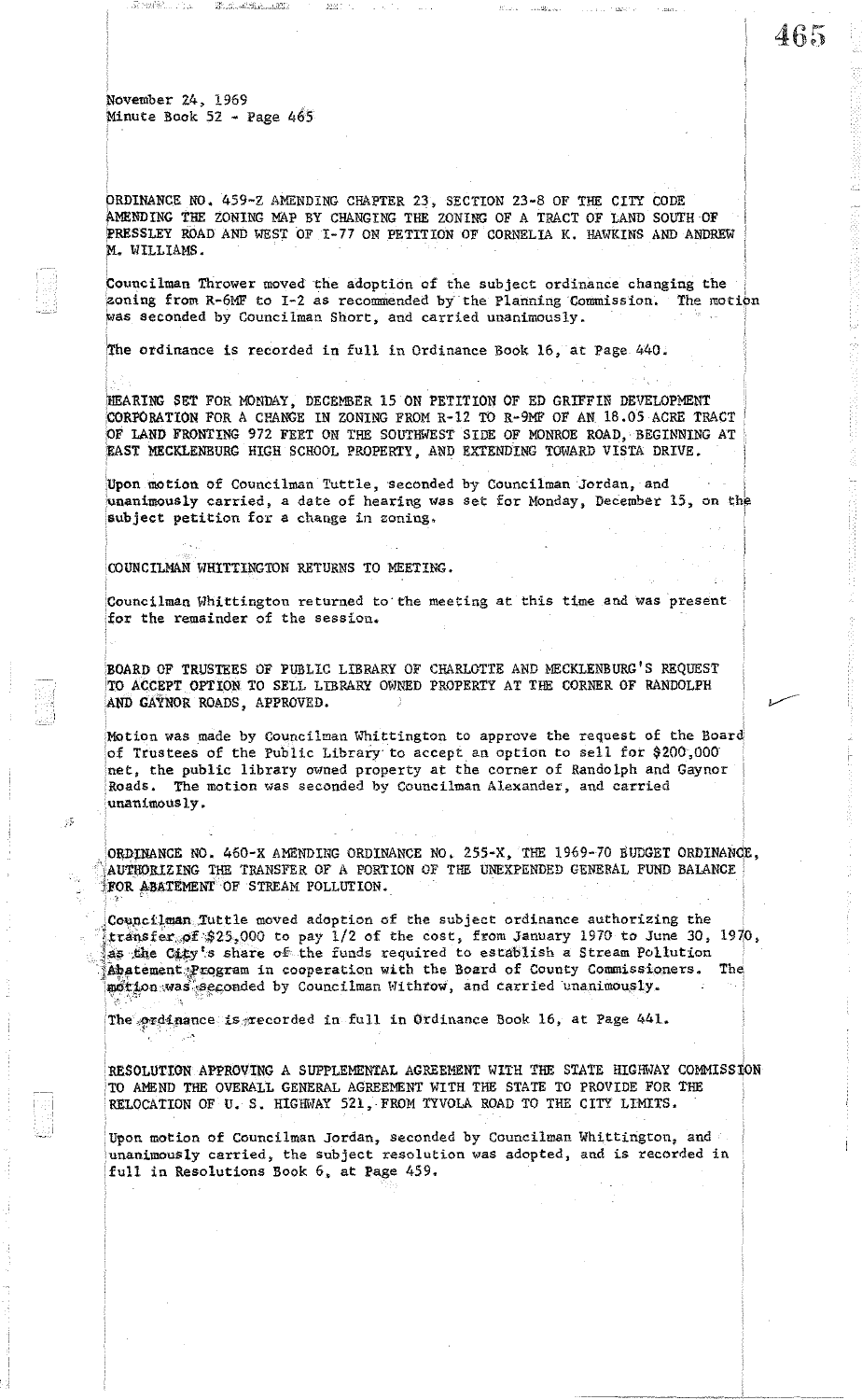466

ORDINANCES ORDERING THE REMOVAL OF WEEDS AND GRASS PURSUANT TO SECTIONS 6.103, AND 6.104 OF THE CITY CHARTER, CHAPTER 10, ARTICLE I, SECTION 10-9 OF THE CITY CODE AND CHAPTER 160~200 OF THE GENERAL STATUTES OF NORTH CAROLINA.

la kajar<br>Kampung

Motion was made by Councilman Short, seconded by Councilman Thrower, and tinanimous1y carried, adopting the subject ordinances as follows:

- (a) Ordinance No. 461-X ordering the removal of weeds and grass at the corner of Coxe and Bacon Streets.
- (b) Ordinance No. 462-X ordering the removal of weeds and grass adjacent to 2644 Chesterfield Avenue.
- (c) Ordinance No. 463-X ordering the removal of weeds and grass adjacent to 800 Lamar Avenue.

The ordinances are recorded in full in Ordinance Book 16, beginning at Page 442

RESOLUTION PROVIDING FOR PUBLIC HEARINGS ON MONDAY, DECEMBER 15, ON PETITION  $NOS· 69-109$  THROUGH  $69-118$  FOR ZONING CHANGES.

'Councilman Short moved the adoption of the Subject resolution. The motion was seconded by Councilman Whittington, and carried unanimously.

The resolution is recorded in full in Resolutions Book 6, at Page 460.

ORDINANCE NO. 464-X AMENDING THE 1969-70 B,UDGET ORDINANCE, AUTHORIZING THE TRANSFER OF A PORTION OF URBAN RENEWAL BOND FUNDS TO CAPITAL PROJEct ACCOUNT 535.8 DILWORTH URBAN RENEWAL.

Motion was made by Councilman Thrower, seconded by Councilman Whittington, and unanimously carried, adopting the subject ordinance authorizing the transfer of \$28,000 to pay the city's costs of various improvements carried 'out as a part of the renewal program.

The ordinance is recorded in full in Ordinance Book 16, at Page 445.

RESOLUTION SETTING DATE OF PUBLIC HEARING ON MONDAY, DECEMBER 22, 1969 ON iPETITION OF RAM CORPORATION TO CLOSE PORTIONS OF ELLISON STREET AND CHERRY STREET.

Councilman Short moved adoption of the subject resolution setting date of hearing on Monday, December 22. The motion was seconded by Councilman Whittington, and carried unanimously.

The resolution is recorded in full in Resolutions Book 6, at Page 461.

CHANGE ORDERS IN CONTRACTS FOR THE LAW ENFORCEMENT CENTER AUTHORIZED.

,Upon motion of Councilman Alexander. seconded by Councilman Jordan, and unanimously carried, change orders in contracts for the Law Enforcement .Center resulting in a total project cost increase of \$3,784.28, were authorized as follows:

| General Contract - Juno Construction      | \$1,032,00 |
|-------------------------------------------|------------|
| Plumbing Contract - Embree-Reed, Inc.     | 351.46     |
| Mechanical Contract - Embree-Reed, Inc.   | 952.82     |
| Electrical Contract - Industrial Electric | 1,448.00   |

\$3,784.28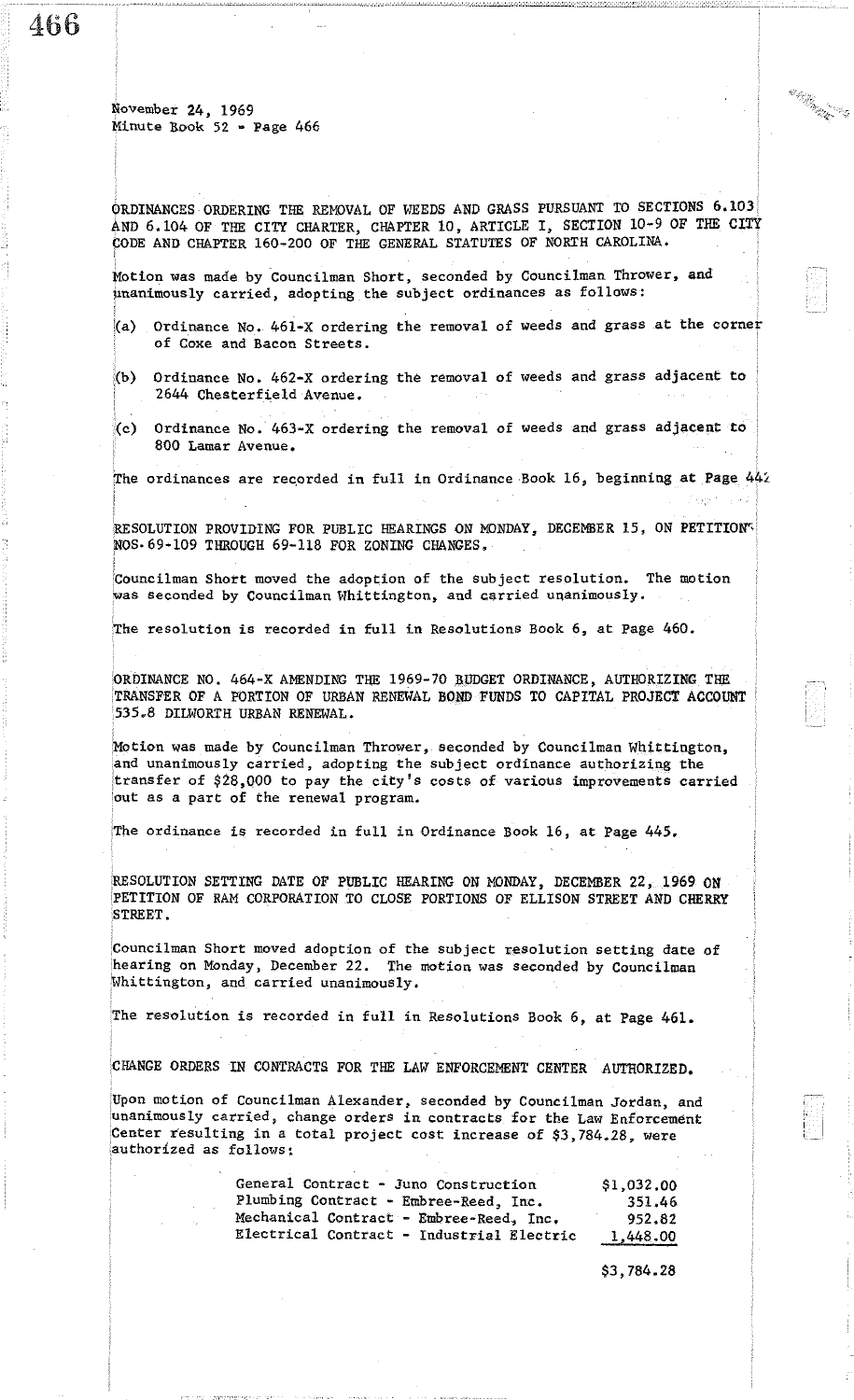AGREEMENT WITH THE STATE HIGHWAY COMMISSION FOR THE INSTALLATION OF WATER MAIN IN THE NORTH SIDE OF ALBEMARLE ROAD, BETWEEN PIERSON DRIVE AND EAST INDEPENDENCE BOULZVARD, AUTHORIZED.

Councilman Tuttle moved that the Mayor and City Clerk be authorized to execute an agreement with the State Highway Commission for the installation  $\beta f$ an eight inch water main in the north side of Albemarle Road, between Pierson Drive and East Independence Boulevard to serve new businesses located on Albemarla Road. The motion was seconded by Councilman Short, and carried unanimously.

CHANGE ORDER NO. 1 IN GENERAL CONTRACT WITH LAXTON CONSTRUCTION COMPANY FOR ALTERATIONS AND ADDITIONS TO STORAGE FACILITIES AT CHARLOTTE WATER DEPARTMENT, \$11 VAIRMONT STREET.

After explanation by City Manager, motion was made by Councilman Thrower, seconded by Councilman Jordan, and unanimously carried, approving the subject Change Order increasing the contract price by \$41,587.00.

 $\sim 4$ 

MAYOR LEAVES CHAIR AND MAYOR PRO TEM PRESIDES.

Mayor Belk left the Chair at this time and Mayor pro tem Whittington presides until his return later in the meeting.

## APPRAISAL CONTRACTS AUTHORIZED.

Motion was made by Councilman Short, seconded by Councilman Whittington, and unanimously carried, approving the following appraisal contracts:

- (a) Contract with Stuart W. Elliott for appraisal of two parcels of land for the South McDowell Street Project, at fees of \$1,200.00 and \$200.00.
- (b) Contract with W. L. Frickhoeffer for appraisal of one parcel of land. on Eastway Drive, at a fee of \$175.00.
- *(c)* Contract with Zollie A. Collins for appraisal of one parcel of land for the Sugar Creek-Briar Creek Flood Control, at a fee of \$100.00.
- (d) Contract with Willis I. Henderson for appraisal of one parcel of land for the South McDowell Street Project, at a fee of  $$1,200.00$ .

PROPERTY TRANSACTIONS FOR VARIOUS PROJECTS, AUTHORIZED.

Upon motion of Councilman Jordan, seconded by Councilman Alexander, and unanimously carried, the following property transactions were authorized:

- (a) Acquisition of an easement  $30'$  x 860.12' at 2901 East 7th Street, from D. L. Phillips Investment Builders, Inc., at \$2,900.00, for the Briar Creek Outfall.  $\label{eq:2} \mathcal{F}(\mathbf{x}) = \mathcal{F}(\mathbf{x}) + \mathcal{F}(\mathbf{x})$
- (b) Acquisition of an easement  $25' \times 252.58'$  at 1700 Hillard Drive, from A.D.N. Equity Corporation, at \$753.00, for the upper Briar Creek Outfall.
- (c) Acquisition of easement  $10' \times 33'$  at 3100 LaSalle Street, from Henderson Belk and wife, Ann E., at \$33.00, for the LaSalle Street Improvements.
- (d) Acquisition of 9' x 120' x 9.34' x 120' of property at 3113 LaSalle Street, from Joseph H. McAdams and wife, Ruby R., at \$300.00, for LaSalle Street Iuprovements.

467

(不行)的网络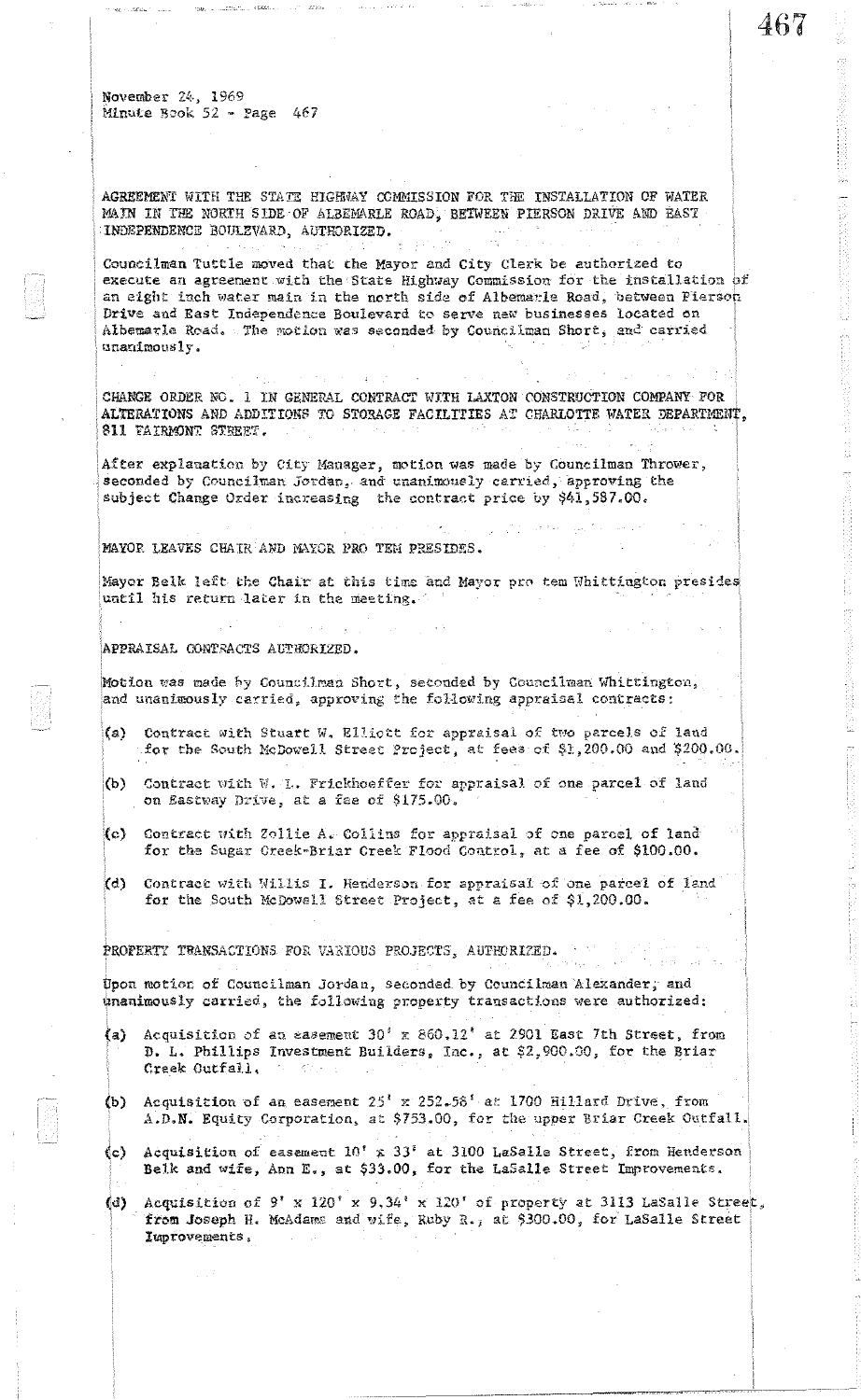468

November 24, 1969 Minute Book 52 - Page 468

- (e) Acquisition of 9' X 98' at 3100 LaSalle Street, from Henderson Belk and wife, Ann E., at \$188.00, for LaSalle Street Improvements.
- (f) Acquisition of temporary construction easement  $4'$  x  $44'$  x  $5'$  x  $44'$  at 415 North McDowell from Wachovia Bank and Trust Company, Trustee, under agreement with W. M. Matthews, at \$1.00, for McDowell Street Improvements.
- (g) Acquisition of easement  $7.5'$  x  $155'$ , 245 feet north of 6100 block Covecree' Drive, from N. C. National Bank and Bettie Hunter Clark Co., Trustees *UIA* Reese Hunter and wife, Lila O. Hunter, at \$155.00, for sanitary sewer to Serve Brid1ewood.
- (h) Acquisition of easement line within dedicated street at 4300 Pebble Street, from National Distillers and Chemical Corporation, at \$1.00, for sanitary sewer to serve Buccaneer Motor Lodge.
- (i) Acquisition of easement  $10'$  x 2,036.51' off Barclay Downs Drive at Sayre Road, from Sharon Home Loan Company, at \$1.00, for sanitary sewer to serve Morrocroft Farms.
- (j) Acquisition of easement 10' x 13' at 6439 Eastbrook Road, from William Trotter Company, at \$13.00, for sanitary sewer to serve Hampshire Hills **No.5.**
- (k) Acquisition of easement *10'* x 8' at 6521 Eastbrook Road, from William Trotter Company, at \$8.00, for sanitary sewer to serve Hampshire Hills No.5.
- (1) Compromise settlement with C. D. Stampley, Jr.and Wife, and Samuel C. Walden and wife, at \$800.00, for 36' x 49.27' x 37.17' x 54.26' of property, in the 2000 block of Hoodlawn Road, east side of creek, for the Sugar Creek-Briar Creek Flood Control Project.
- (m) Compromise settlement with C. D. Stampley, Jr., and wife, and Samuel C. Walden and wife, at \$200.00, for  $4.51' \times 36' \times 20.74' \times 38.84'$  in the 2000 block of lvoodlawn Road, east Side of creek, for the Sugar Creek-Briar Creek Flood Cohtrol Project.
- (n) Compromise settlement with Marsh Realty Company for  $6' \times 245' \times 6' \times 245'$ on South Boulevard, southeast corner of Ideal Way, at \$5,600.00, for the South Boulevard Intersections.

RESOLUTION OF THE CITY COUNCIL OF THE CITY OF CHARLOTTE, CHARLOTTE, NORTH CAROLINA APPROVING THE USE OF LOCAL FUNDS TO UNDERTAKE CERTAIN PROJECT EXECUTION ACTIVITIES DURING PROJECT SURVEY AND PLANNING STAGE AND DURING NEIGHBORHOOD DEVELOPMENT PROGRAM (NDP) IN PROJECT AREA PRIOR TO INCLUSION AS ANNUAL INCREMENT UNDER NDP FOR GREENVILLE URBAN RENEWAL AREA, PROJECT NO. N. C. R-78 (N.C.  $A-3-(4)$ ).

Councilman Thrower moved the adoption of the subject resolution. The motion  $\vert$ was seconded by Councilman Short.

Mr. Vernon Sawyer, Director of the Redevelopment Commission, stated for months further deterioration has been occurring in the Greenville Redevelopment project area; this has been most obvious in the increase of the number of vacant and vandalized structures which can now be seen scattered throughout the project area. What you can see is only a part of the story of the conditions that really exist in the project area; the other part of the story is the damage being suffered by the property owners. He stated the property owners can be broken down into two different categories. First, the homeowner who lives in the project area. Because of the deterioration there/ $h_{\text{even}}^{\text{has}}$  further erosion of the capital value they have in their homes; many of them over a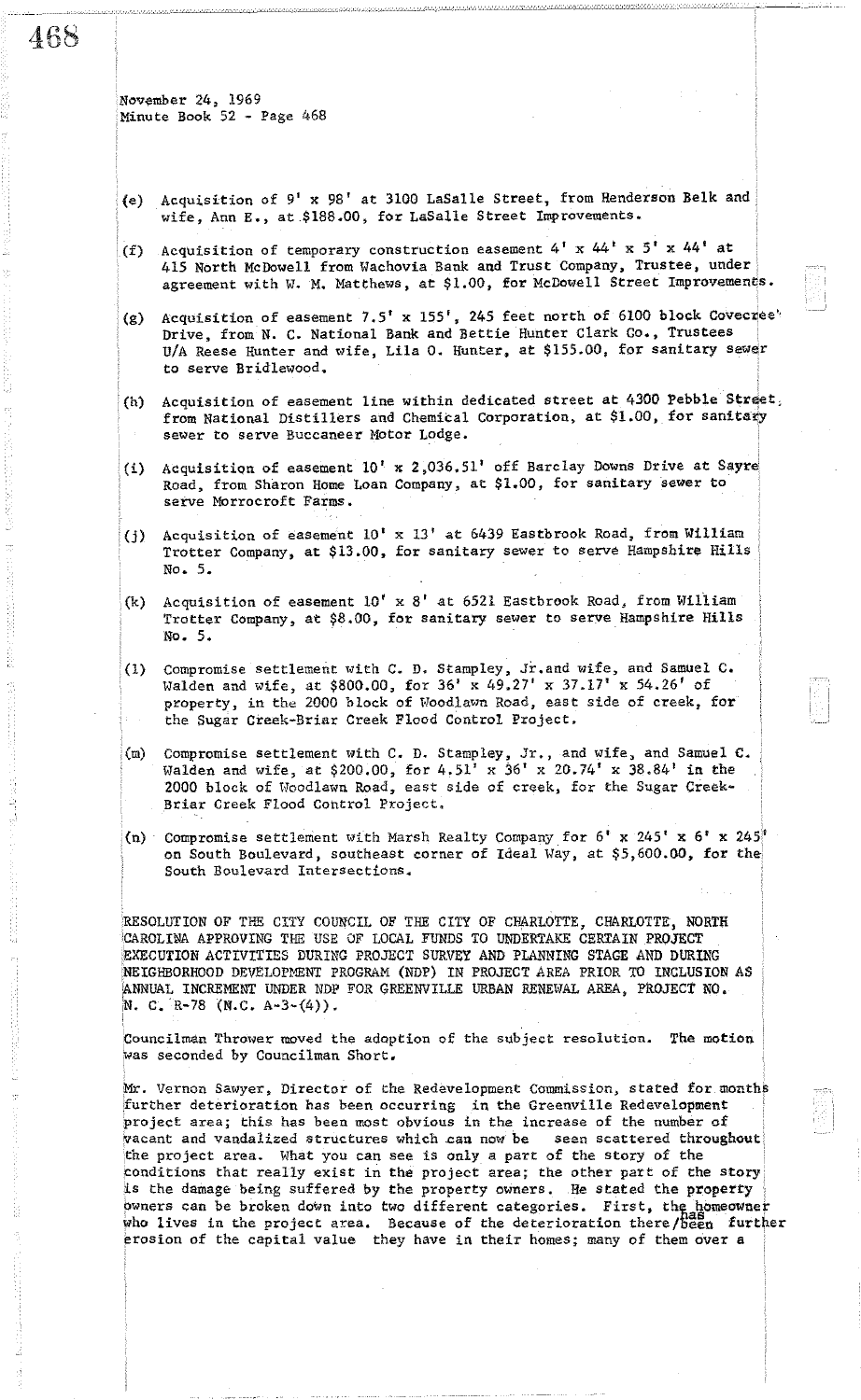long period of years have spent a life time paying for - they are being victimized by undesirable squatters who come, represented by winos and Sex deviates; just an undesirable number of people who come in and occupy these vandalized structures and carry on immoral activites and are frightening the homeowners in the project area. The other category is the investor owners who are suffering loss of rent and also a great loss of capital value.

Mr. Sawyer stated this condition was brought to the attention of the Redevelopment Commission very forcibly and straightforwardly by Mr. Martin Waters in a presentation before the Commission's regular meeting on October 9th. Obviously there is a problem. Since that time they have been working deligently on this problem; they have considered all the alternatives in solving the problem; they have conferred with HUD officials in Atlanta, and the solution recommended to Council is to do the same thing in the Greenville project that was done in the Dilworth project with respect to the vacant and vandalized structures. That is to apply to HUD for their consent, which they will give in the form of a letter spelling out the conditions, to let the city use its own money to go into the project area, prior to the time that HUD can approve a loan-in-grant contract or either approve the NDP, whichever comes first, and buy these structures and then after the approval to reimburse the city for the money it has spent.

Mayor pro tem Whittington thanked Mr. Sawyer and stated Council would also like to thank Mr. Waters for bringing this to the attention of the Redevelopment ·Commission and the Council.

The vote was taken on the motion and carried unsnimously.

The resolution is recorded in full in Resolutions Book 6, beginning at Page 1;63.

Councilman Tuttle stated this has been done before and the City had no trouble getting its money back.

Councilman Short stated he would like to express his personal thanks for the good piece of work that has been done; this matter has been on his conscience for about 2 or 3 years; it is a deplorable situation; some of the reports and some of the stories have been deplorable and he thinks Mr. Sawyer underplayed the situation in describing what exists out there, and he is thankful to those who found a means to do something to rectify this.

MAYOR BELK RETURNS TO CHAIR.

Mayor Belk returned to the Chair at this time and presided for the remainder of the session.  $\omega_{\rm A}$  ,  $\sim$ 

¢ONTRACT BETWEEN MODEL NEIGHBORHOOD COMMISSION AND THE CHARLOTTE-MECKLENBURG \$OARD OF EDUCATION TO FURNISH SUPPLEMENTAL EDUCATION PROGRAM FOR STUDENTS IN MODEL NEIGHBORHOOD, APPROVED.

Councilman Alexander stated the subject contract is a beginning of the implementation of the Model Cities program, and this is the educational domponent which the Board of Education has worked with and has approved; that this is by all federal funds.

(!ouncilman Alexander moved approval of the subject contract which is a 100% federal grant designed to reach students who live in the Model Neighborhood, and to provide an intensive tutorial program and other related activities to help students with remedial work. The motion was seconded by Councilman Jordan, and carried unanimously.

469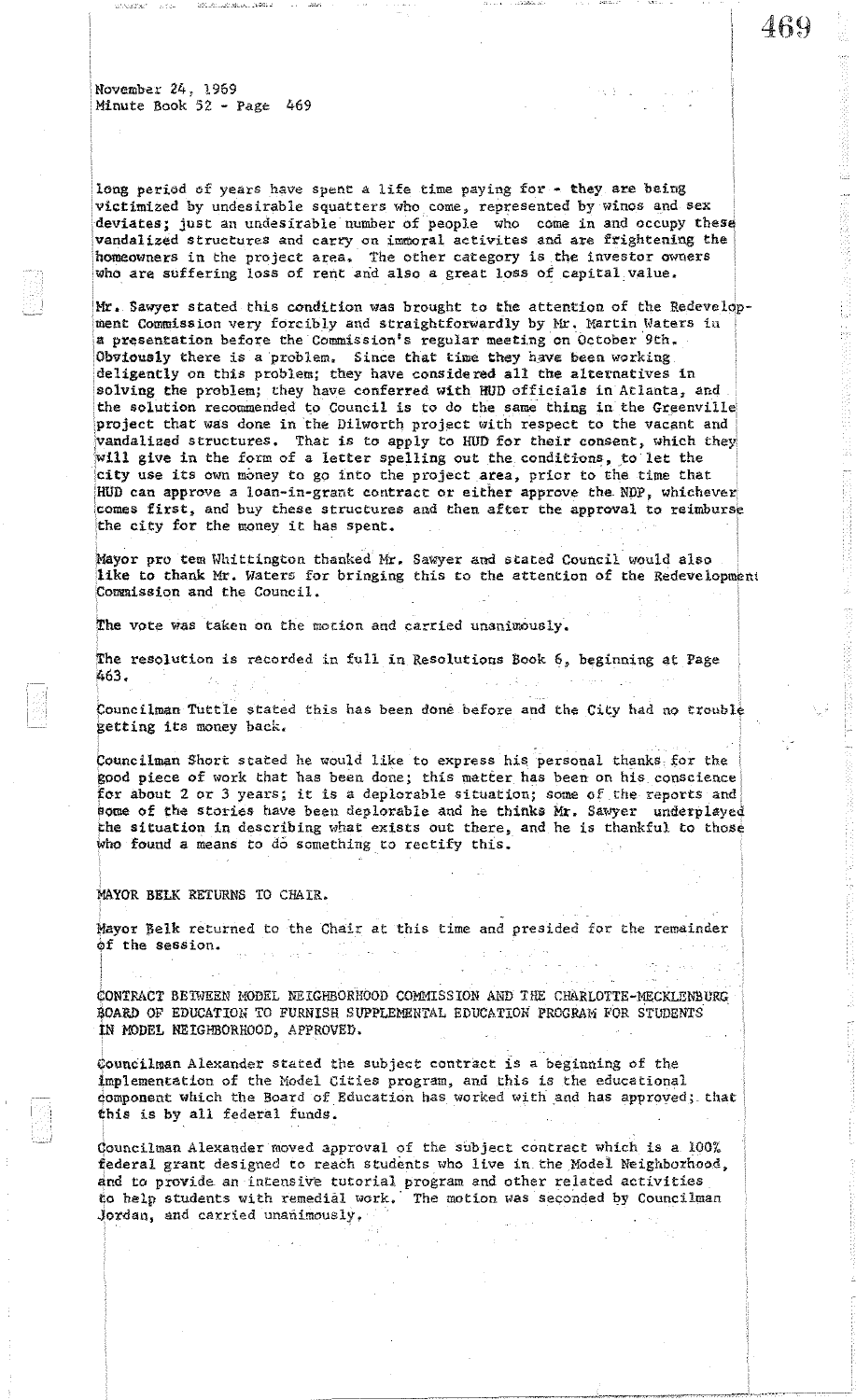## TRANSFER OF CEMETERY DEEDS.

Upon motion of Councilman Tuttle, seconded by Councilman Thrower, and unanimous. carried, the Mayor and City Clerk ware authorized to execute deeds for the transfer of the following cemetery lots:

- (a) Deed with Mrs. Bryte Era Ritch for Graves 3 and 4, in Lot 21, Section 2, Evergreen Cemetery, at \$160.00.
- (b) Deed with Mrs. Vera H. Moore, for Lot No. 296, Section 6, Evergreen Cemetery, at \$320.00.
- (c) Deed with Mr. & Mrs. William Frank Gill for Graves No. 3 and 4, in Lot No. 20; Section 2, Evergreen Cemetery, at \$160.00.
- : (d) Deed with Mr. and Mrs, Augustus Z. Travis for Graves I, 2 and 3, Section 2, Evergreen Cemetery, at \$240.00.

RENEWAL OF SPECIAL OFFICER PERMITS AUTHORIZED.

Motion was made by Councilman Jordan, seconded by Councilman Tuttle, and unanimously carried, approving the renewal of special officer permits, as follows:

- (a) Renewal of Permit to Mrs. Nezzie O. King for use on the premises of K-Mart, 3700 North Independence Boulevard.
- (b) Renewal of permits for use on the premises of the Charlotte Branch, Federal Reserve Bank of Richmond to Jack D. Austin, Donald R. Barrett, Ralph J. Beatty, Hugh E. Dickey, Earl A. Frady, Ernest C. Green, Paul T. Guin, Earle P. Gunther, Paul E. Haefling, David S. Rarllee, W. Frank Helderman, W. Y. Henderson, Robert H. Horne, Wade H. Linker, John H. Miller, George W. Morgan, Johnnie C. Mumford, Donald R. Oshkinshi, J. Wesley Parks, Oliver W. Parks, James E. Porter, Joe L. Puckett, Jr., Dean W. Sparks, Milton P. Therrell, Jackie Lee Thomas, James R. Wall, W. Paul Watson.
- . (c) Renewal of Permit to Edgar Allen Owen, Jr. for use on the premises or English Village Townhouse Apartments.

SUPPLEMENTAL AGREEMENTS FOR CONSTRUCTION OF GENERAL AVIATION PARKING APRON AT DOUGLAS MUNICIPAL AIRPORT TERMINAL BUILDING.

Upon motion of Councilman Thrower, seconded by Counci.lman Jordan, and unanimously carried, supplemental agreements for the construction of General Aviation Parking Apron at Douglas Municipal Airport Terminal Building were approved as follows:

| Site Preparation | Propst Construction Company | \$12,790.00 |
|------------------|-----------------------------|-------------|
| Paving Contract  | Rea Construction Company    | 7,575.03    |

STATEMENT BY REVEREND ELO HENDERSON ON BOND ISSUE, POLICE BRUTALITY, BLACK SOLIDARITY COMHITTEE AND ORGANIZATION OF PROGRESS INVESTMENT ASSOCIATION FOR ECONOMIC DEVELOPMENT.

Reverend El0 Henderon stated he is greatly impressed with the united front that the Mayor and Council has made with regards to the bond issue. That he, too, returned from San Francisco last week, and no one can visit San FrancisGo or Los Angeles and see what is going on there without knowing that we must somehow find money to make our city a better city than what it is. That

47U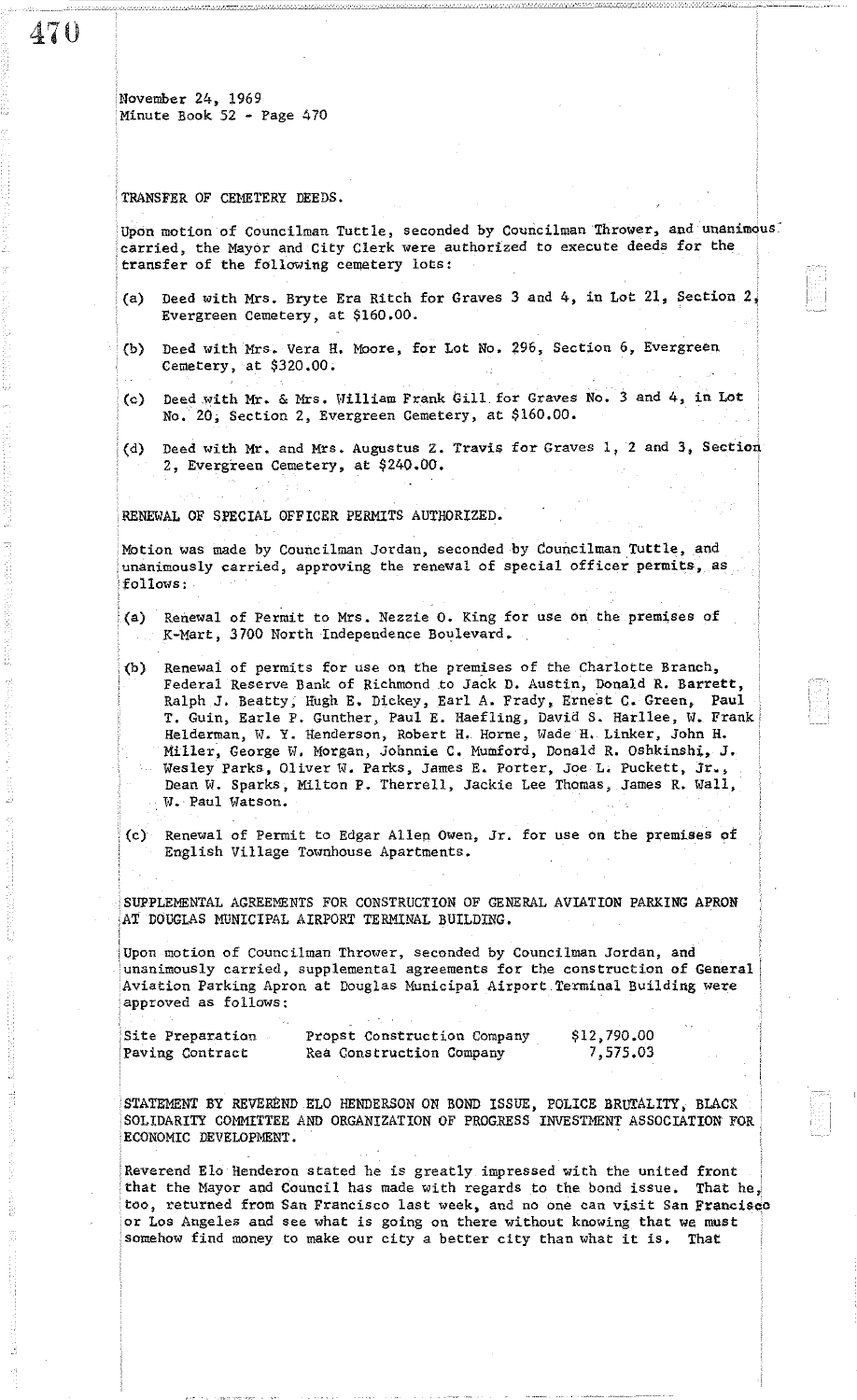there is no other area like San Francisco, Berkley and Oakland where you have the most militant blacks in the whole country and yet these people found ways to work together. That if he had any hangups before coming to this meeting on the bond issue with the type of demonstration and dramatization Council has made today, it would have been eliminated. We all realize we must find money somewhere to improve our city; the only hangup any black person has or any other person has is more or less in the implementation of the use of the bond issue and not the issue itself.

Reverend Henderson stated they are grateful to the Mayor and City Council  $f\phi r$ their cooperation and support in the many, many issues they have brought befor Council. One has been police brutality. That he is happy to say as of this date, police brutality has subsided as far as they are concerned; they have not had a single report on police brutality in almost two months. This is  $\vert$ commendable as they were receiving reports at least two or three a week on police brutality.

Reverend Henderson stated many of them are hungup on the Black Solidarity Committee, but the long range goal of the BSC is to develop the economic level of black people. That they are often On issues and must remain this way in' order to relate to all the elements in the black' community; there will never be a time for any relevent black movement organization not to be issueoriented; there will always be issues, as long as we live, for the black community. He stated they do not go out and look for these issues, but they come to them and ask their help. He stated what they have been doing in Black Solidarity, the Church should be doing. He stated they use the work "black", and people feel they are talking about isolation, but this is not it; they use the word "black" for emphasis because they know what has happened to the blacks through the ages. That he saw in the paper recently that 90% of Americans, both black and white, feel that black is synonymous with inferiority, and for this reason they use the word "black". Not that they are talking about separate institutions; they are talking about working together.

Reverend Henderson stated he is here today requesting Council to endorse a: low income corporation; the purpose of the corporation is to give low income people some input in the business of their own community; they are· talking about neighborhood-owned, neighborhood-operated; they are talking about a corporation that will promote the community's industrial and economic development so that it may provide the opportunity for low income people who can actively participate in the industrial growth and the development of the City of Charlotte and Mecklenburg County.

He stated'they respectfully request the City Council today to approve the low income corporation for the economic development in accordance with BS-78-4il7.

Reverend Henderson stated he has a petition (which he did not file) containing some 1,600 names of people in the low income community requesting.that this type of corporation be set up.

Councilman Tuttle stated in behalf of the Council he would like to thank Reverend Henderson for his remarks about the bond issue; they were well spoken.

RESOLUTION APPROVING THE ORGANIZATION OF PROGRESS INVESTMENT ASSOCIATION FOR ECONOMIC DEVELOPMENT.

------~,~--~. ---~-.'---.

Councilman Tuttle moved adoption of the subject resolution which approval is required by the State Statutes. The motion was seconded by Councilman Alexander, and carried unanimously.

The resolution is recorded in full in Resolutions Book 6, at Page 465.